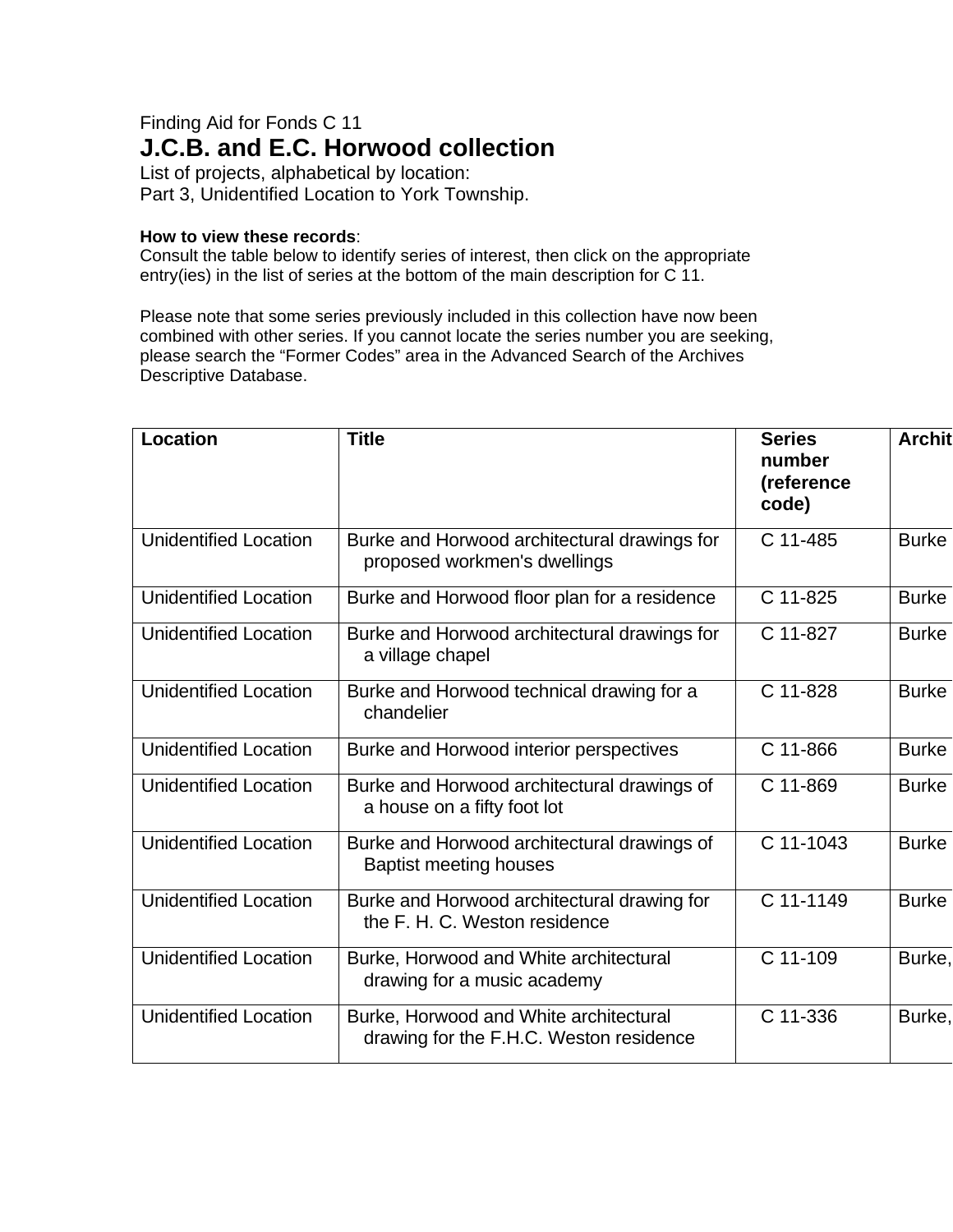| <b>Unidentified Location</b> | Burke, Horwood and White architectural<br>drawings for an institute                                              | C 11-387  | Burke,  |
|------------------------------|------------------------------------------------------------------------------------------------------------------|-----------|---------|
| Unidentified Location        | Burke, Horwood and White architectural<br>drawings for the John Witchall Residence in<br>Toronto, Ontario        | C 11-670  | Burke,  |
| <b>Unidentified Location</b> | Burke, Horwood and White architectural<br>drawings for the Stairs home                                           | C 11-767  | Burke,  |
| <b>Unidentified Location</b> | Burke, Horwood and White architectural<br>drawings for the F.C. Davidge cottage                                  | C 11-873  | Burke,  |
| <b>Unidentified Location</b> | Burke, Horwood and White architectural<br>drawing for the Clarkson Tea Room                                      | C 11-981  | Burke,  |
| <b>Unidentified Location</b> | Burke, Horwood and White architectural<br>drawing for an unidentified ninth floor<br>restaurant                  | C 11-1006 | Burke,  |
| <b>Unidentified Location</b> | Burke, Horwood and White floor plans for a<br><b>Children's Home</b>                                             | C 11-1011 | Burke,  |
| <b>Unidentified Location</b> | Burke, Horwood and White drawing for a<br>House to comply with the Ontario Housing<br><b>Committee Standards</b> | C 11-1026 | Burke,  |
| <b>Unidentified Location</b> | Burke, Horwood and White plans for an<br>unidentified house                                                      | C 11-1040 | Burke,  |
| <b>Unidentified Location</b> | Burke, Horwood and White records relating to<br>valuation and accounting                                         | C 11-1042 | Burke,  |
| <b>Unidentified Location</b> | D.B. Dick architectural drawing of a cottage                                                                     | C 11-148  | D. B. D |
| Unidentified Location        | D.B. Dick architectural drawing of a house for<br>John Turner                                                    | C 11-164  | D. B. D |
| <b>Unidentified Location</b> | D.B. Dick architectural drawings of houses for<br>George Gedge                                                   | C 11-190  | D. B. D |
| <b>Unidentified Location</b> | D.B. Dick architectural drawings of the Hay<br>and Patton farm                                                   | C 11-226  | D. B. D |
| <b>Unidentified Location</b> | D.B. Dick architectural drawings of unidentified<br>residences                                                   | C 11-397  | D. B. D |
| <b>Unidentified Location</b> | D.B. Dick architectural drawings of the Jas.<br>Dempster duplex in Toronto, Ontario                              | C 11-398  | D. B. D |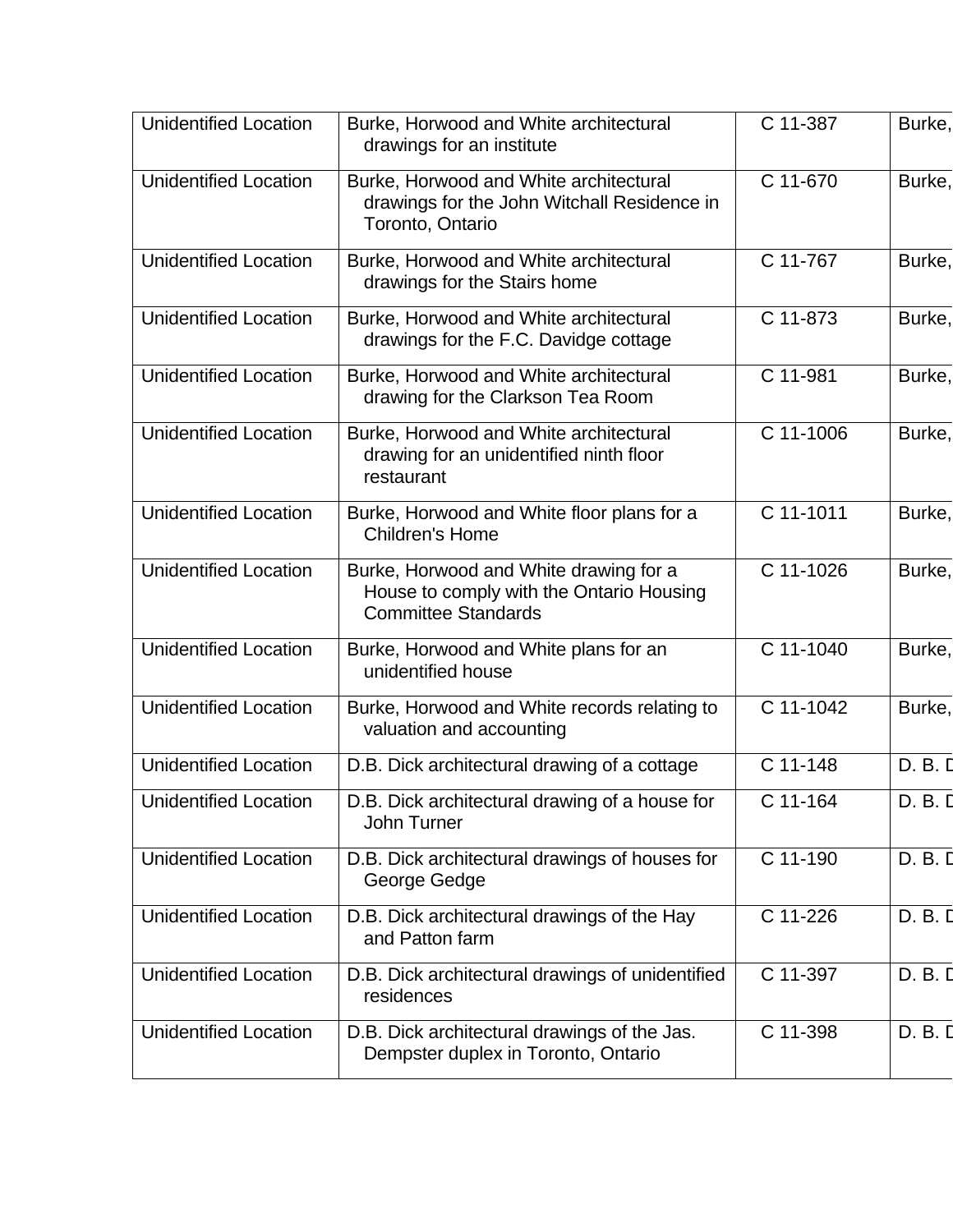| <b>Unidentified Location</b> | D.B. Dick architectural drawings of a house for<br>Mr. Gibson                                                        | C 11-404  | D. B. D      |
|------------------------------|----------------------------------------------------------------------------------------------------------------------|-----------|--------------|
| <b>Unidentified Location</b> | D.B. Dick architectural drawing of a residence<br>for William George                                                 | C 11-427  | D. B. D      |
| <b>Unidentified Location</b> | Edmund Burke architectural drawing of<br>monument (location unknown)                                                 | C 11-39   | Edmur        |
| <b>Unidentified Location</b> | Frank Burke architectural drawing of an office<br>building (location unknown)                                        | C 11-42   | Frank        |
| <b>Unidentified Location</b> | Frederic W. Cumberland architectural<br>drawings for a dry dock facility                                             | C 11-58   | Freder       |
| <b>Unidentified Location</b> | George Hughes Lalor architectural drawing of<br>residence (location unknown)                                         | C 11-495  | <b>Georg</b> |
| <b>Unidentified Location</b> | Grant and Dick architectural drawings of<br>unidentified residences                                                  | C 11-458  | Grant        |
| <b>Unidentified Location</b> | Horwood and White architectural drawing for<br>"Rustic Pavilion"                                                     | C 11-1189 | Horwo        |
| <b>Unidentified Location</b> | Horwood and White architectural drawing for<br>R.E. Mills cottage                                                    | C 11-1287 | Horwo        |
| <b>Unidentified Location</b> | Horwood and White architectural drawing of<br>bleachers                                                              | C 11-1346 | Horwo        |
| <b>Unidentified Location</b> | Horwood and White architectural drawings of<br>the C.F. Nodwell Hotel                                                | C 11-1347 | Horwo        |
| <b>Unidentified Location</b> | Horwood and White architectural drawings for<br>the Ian Filshie cottage                                              | C 11-1369 | Horwo        |
| <b>Unidentified Location</b> | Horwood and White architectural records<br>relating to the International Aeronautical<br><b>Corporation building</b> | C 11-1370 | Horwo        |
| <b>Unidentified Location</b> | Horwood and White architectural records<br>related to the Sal Bernard cottage                                        | C 11-1375 | Horwo        |
| <b>Unidentified Location</b> | J.C.B. Horwood architectural records for<br>reference                                                                | C 11-1413 | J.C.B.       |
| <b>Unidentified Location</b> | Langley and Burke architectural drawing for<br>unidentified residence                                                | C 11-572  | Langle       |
| <b>Unidentified Location</b> | Langley and Burke architectural drawings of<br>unidentified chapels                                                  | C 11-592  | Langle       |
|                              |                                                                                                                      |           |              |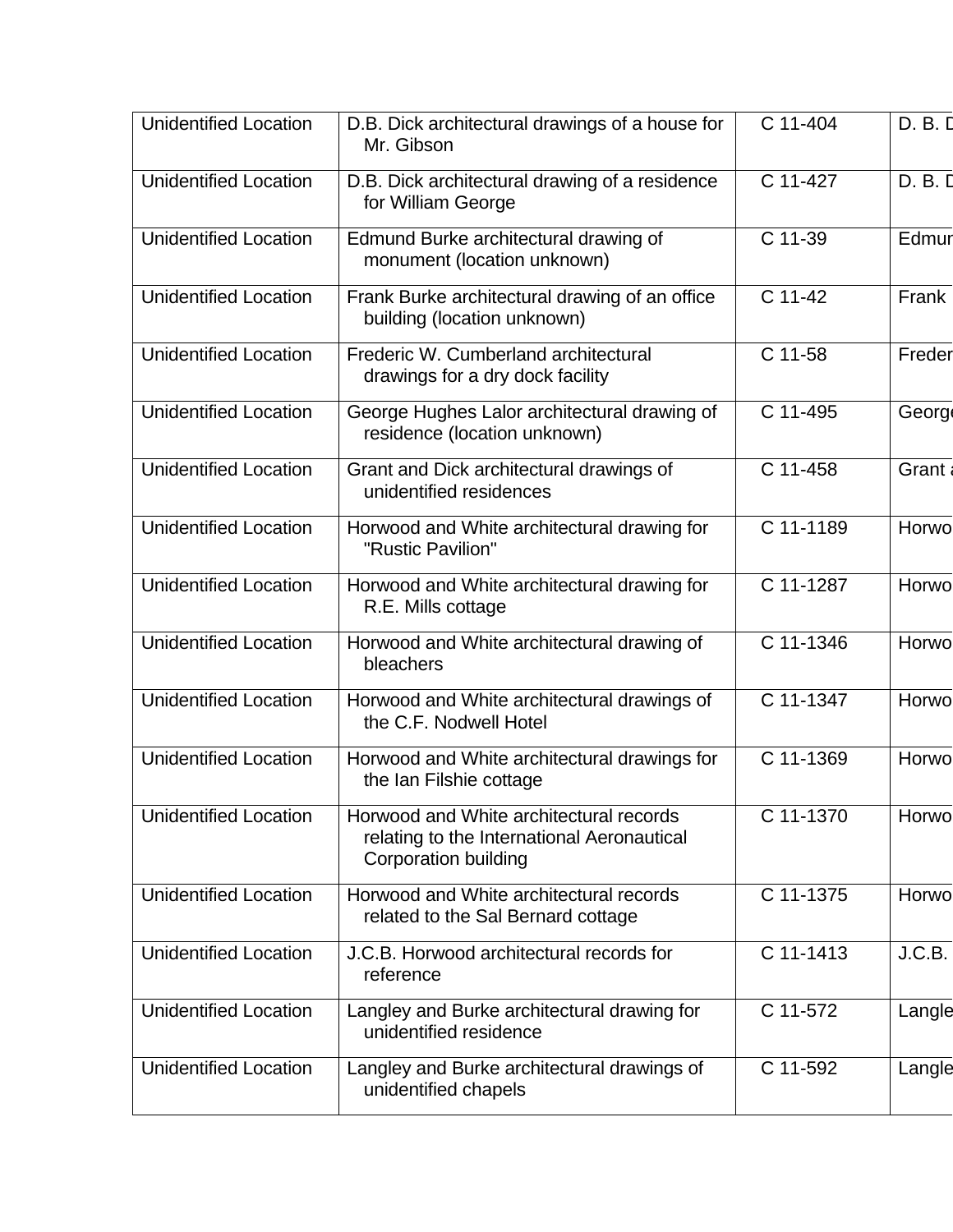| <b>Unidentified Location</b> | Langley and Burke architectural drawings for a<br>village church                                                        | C 11-599  | Langle |
|------------------------------|-------------------------------------------------------------------------------------------------------------------------|-----------|--------|
| <b>Unidentified Location</b> | Langley and Burke architectural drawing for a<br>pavilion                                                               | C 11-604  | Langle |
| <b>Unidentified Location</b> | Langley and Langley architectural drawings for<br>a rustic cottage                                                      | C 11-500  | Langle |
| <b>Unidentified Location</b> | Langley, Langley and Burke architectural<br>drawing for a church and Sunday school                                      | C 11-566  | Langle |
| <b>Unidentified Location</b> | Sproatt and Rolph architectural drawings of<br>the Western Canada Flour Mills in Toronto,<br>Ontario                    | C 11-661  | Sproat |
| <b>Unidentified Location</b> | Notes on unidentified chemical laboratory and<br>lecture rooms by<br>unidentified architect                             | C 11-1431 | Unider |
| <b>Unidentified Location</b> | Architectural records related to a gymnasium<br>by an unknown architect                                                 | C 11-1436 | Unider |
| <b>Unidentified Location</b> | Architectural drawings for A.G. Baird fume<br>cabinet by unknown architects                                             | C 11-1440 | Unider |
| <b>Unidentified Location</b> | Architectural drawing by unknown architect for<br>Credit Valley Railway car shop                                        | C 11-1442 | Unider |
| <b>Unidentified Location</b> | Architectural drawing by unknown architects<br>for "Arcade" and "Central Building"                                      | C 11-1443 | Unider |
| <b>Unidentified Location</b> | Architectural drawing by unknown architects<br>for Kearny Timber and Manufacturing<br>Company                           | C 11-1449 | Unider |
| <b>Unidentified Location</b> | Architectural drawing by unknown architects<br>for shed                                                                 | C 11-1456 | Unider |
| <b>Unidentified Location</b> | Architectural drawing of unidentified churches<br>from the J.C.B. and E.C. Horwood Collection                           | C 11-1457 | Unider |
| <b>Unidentified Location</b> | Architectural drawing of unidentified<br>commercial and office buildings from the<br>J.C.B. and E.C. Horwood Collection | C 11-1458 | Unider |
| <b>Unidentified Location</b> | Architectural drawings of unidentified<br>residences from the J.C.B. and E.C.<br><b>Horwood Collection</b>              | C 11-1459 | Unider |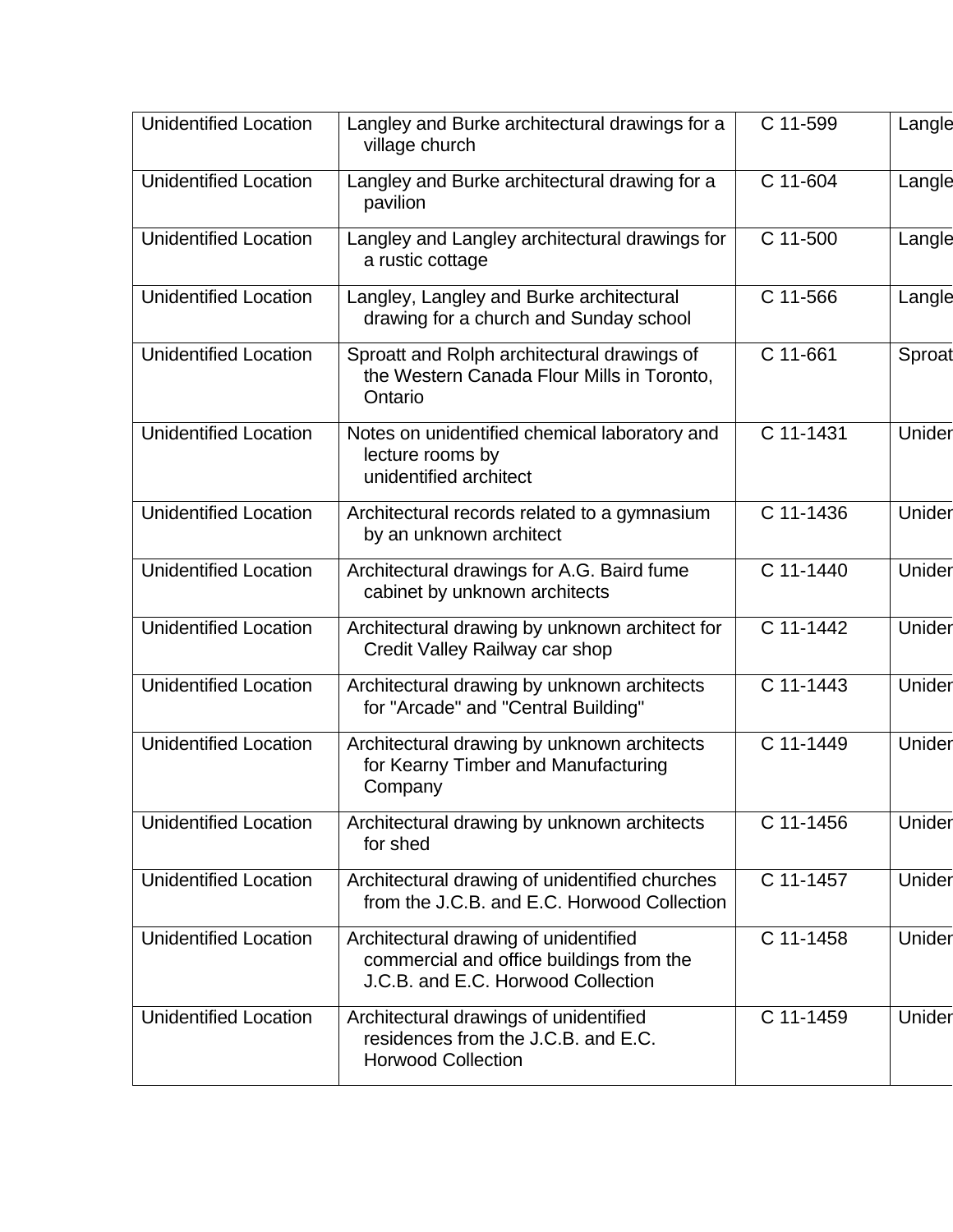| <b>Unidentified Location</b>   | William G. Storm architectural drawings for a<br>Swiss cottage-style wooden villa                                                                            | C 11-17   | Willian |
|--------------------------------|--------------------------------------------------------------------------------------------------------------------------------------------------------------|-----------|---------|
| <b>Unidentified Location</b>   | William G. Storm architectural drawing of<br>Hunter's Improved Oven                                                                                          | C 11-796  | Willian |
| Vancouver, British<br>Columbia | Burke, Horwood and White architectural<br>records relating to the Hudson's Bay<br>Company store, West Georgia Street in<br>Vancouver, British Columbia       | C 11-155  | Burke,  |
| Vancouver, British<br>Columbia | Burke, Horwood and White architectural<br>records related to the First Baptist Church in<br>Vancouver, British Columbia                                      | C 11-346  | Burke,  |
| Vancouver, British<br>Columbia | Burke, Horwood and White architectural<br>drawings for the Mount Pleasant Baptist<br>Church in Vancouver, British Columbia                                   | C 11-381  | Burke,  |
| Vancouver, British<br>Columbia | Horwood and White architectural records<br>relating to the Hudson's Bay Company<br>store, West Georgia Street, Vancouver,<br><b>British Columbia</b>         | C 11-1188 | Horwo   |
| Various                        | Unidentified photographs collected by the firm<br>of Burke, Horwood and White                                                                                | C 11-949  | Burke,  |
| Various                        | Horwood and White department store<br>reference plans                                                                                                        | C 11-1408 | Horwo   |
| Various                        | Horwood and White architectural drawings for<br>high school buildings                                                                                        | C 11-1410 | Horwo   |
| Various                        | Horwood and White printed designs and<br>specifications                                                                                                      | C 11-1411 | Horwo   |
| Various                        | Contractor records from the J.C.B. and E.C.<br>Horwood collection                                                                                            | C 11-1414 | J.C.B.  |
| Various                        | Records relating to appraisals of building loss<br>from the J.C.B. and E.C. Horwood collection                                                               | C 11-1415 | J.C.B.  |
| <b>Various locations</b>       | William G. Storm correspondence and<br>memorabilia                                                                                                           | C 11-1396 | Willian |
| Victoria, British<br>Columbia  | Burke, Horwood and White architectural<br>records relating to the Hudson's Bay<br>Company store, Douglas and Fisgard Street<br>in Victoria, British Columbia | C 11-960  | Burke,  |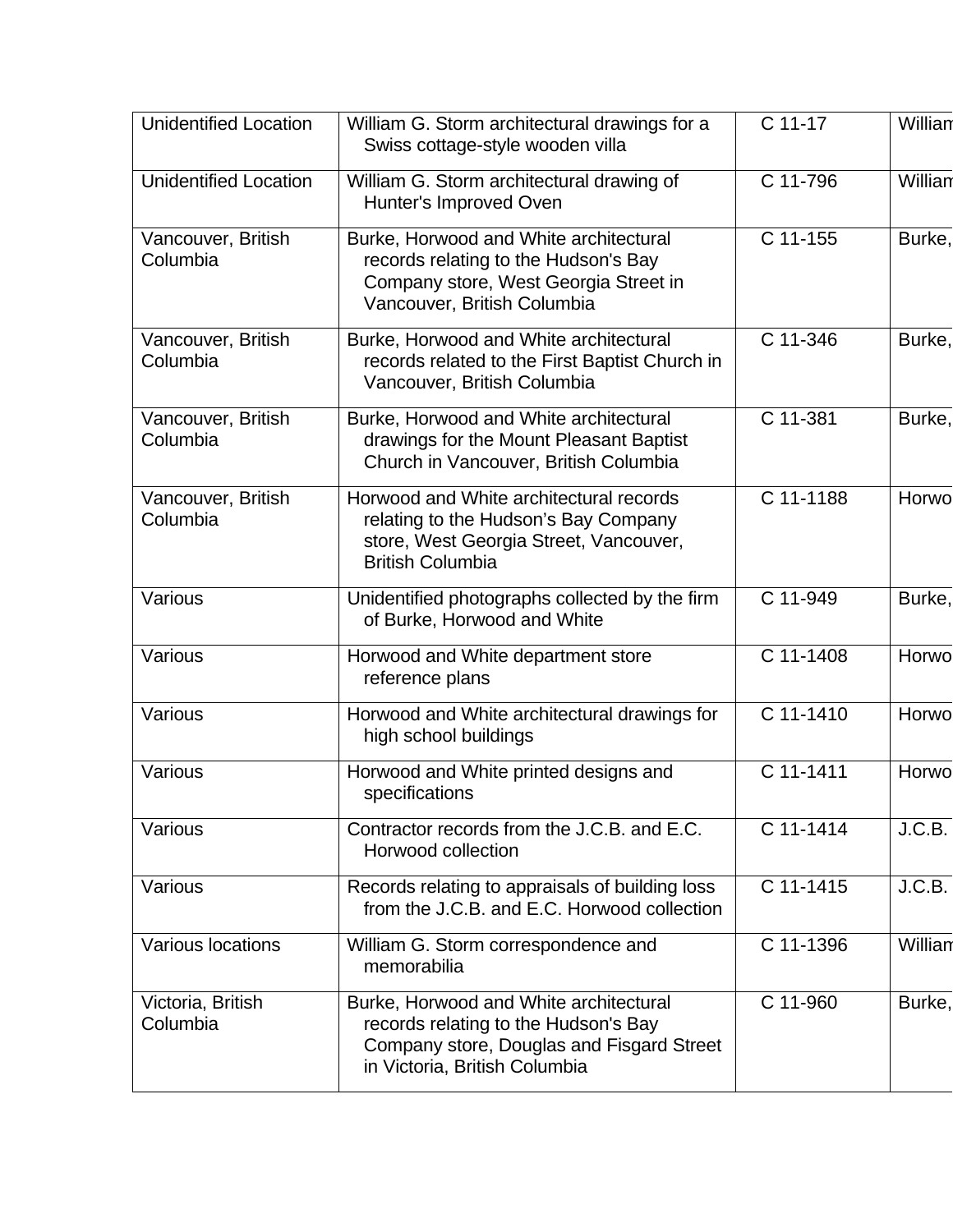| Victoria, British<br>Columbia | Horwood and White architectural drawings for<br>Davenport Road Presbyterian Church in<br>Toronto, Ontario                                                    | C 11-1193 | Horwo        |
|-------------------------------|--------------------------------------------------------------------------------------------------------------------------------------------------------------|-----------|--------------|
| Victoria, British<br>Columbia | Horwood and White architectural records<br>relating to the Hudson's Bay Company store,<br>Douglas and Fisgard Street in Victoria,<br><b>British Columbia</b> | C 11-1194 | Horwo        |
| Waskada, Manitoba             | Horwood and White architectural drawings for<br>a Union Church in Waskada, Manitoba                                                                          | C 11-1406 | Horwo        |
| Welland, Ontario              | Langley and Howland architectural drawings<br>for the Welland General Hospital in Welland,<br>Ontario                                                        | C 11-614  | Langle       |
| <b>West Toronto, Ontario</b>  | Burke, Horwood and White records relating to<br>the Annette Street Methodist Church in West<br>Toronto, Ontario                                              | C 11-187  | Burke,       |
| Weston, Ontario               | Burke and Horwood architectural drawings for<br>King Edward sanatorium in Weston, Ontario                                                                    | C 11-1141 | <b>Burke</b> |
| Weston, Ontario               | Burke, Horwood and White architectural<br>drawings for the Weston Sanatorium lodge<br>in Weston, Ontario                                                     | C 11-299  | Burke,       |
| Weston, Ontario               | Horwood and White architectural records<br>relating to the Dominion Public building in<br>Weston, Ontario                                                    | C 11-1302 | Horwo        |
| Weston, Ontario               | William G. Storm architectural drawings for a<br>public school house in Weston, Ontario                                                                      | C 11-756  | Willian      |
| Wheeling, West<br>Virginia    | Charles C. Kemble architectural drawings of<br>commercial buildings in Wheeling, West<br>Virginia                                                            | C 11-491  | Charle       |
| Wheeling, West<br>Virginia    | William G. Storm architectural drawings of<br>G.R.R. Cockburn stores in Wheeling, West<br>Virginia                                                           | C 11-786  | Willian      |
| Whitby, Ontario               | Cumberland and Storm architectural records<br>relating to the Ontario County courthouse<br>and jail in Whitby, Ontario                                       | C 11-78   | Cumbe        |
| Whitchurch, Ontario           | Horwood and White architectural records<br>relating to Mr. W.E. Heather residence in<br>Whitchurch, Ontario                                                  | C 11-1397 | Horwo        |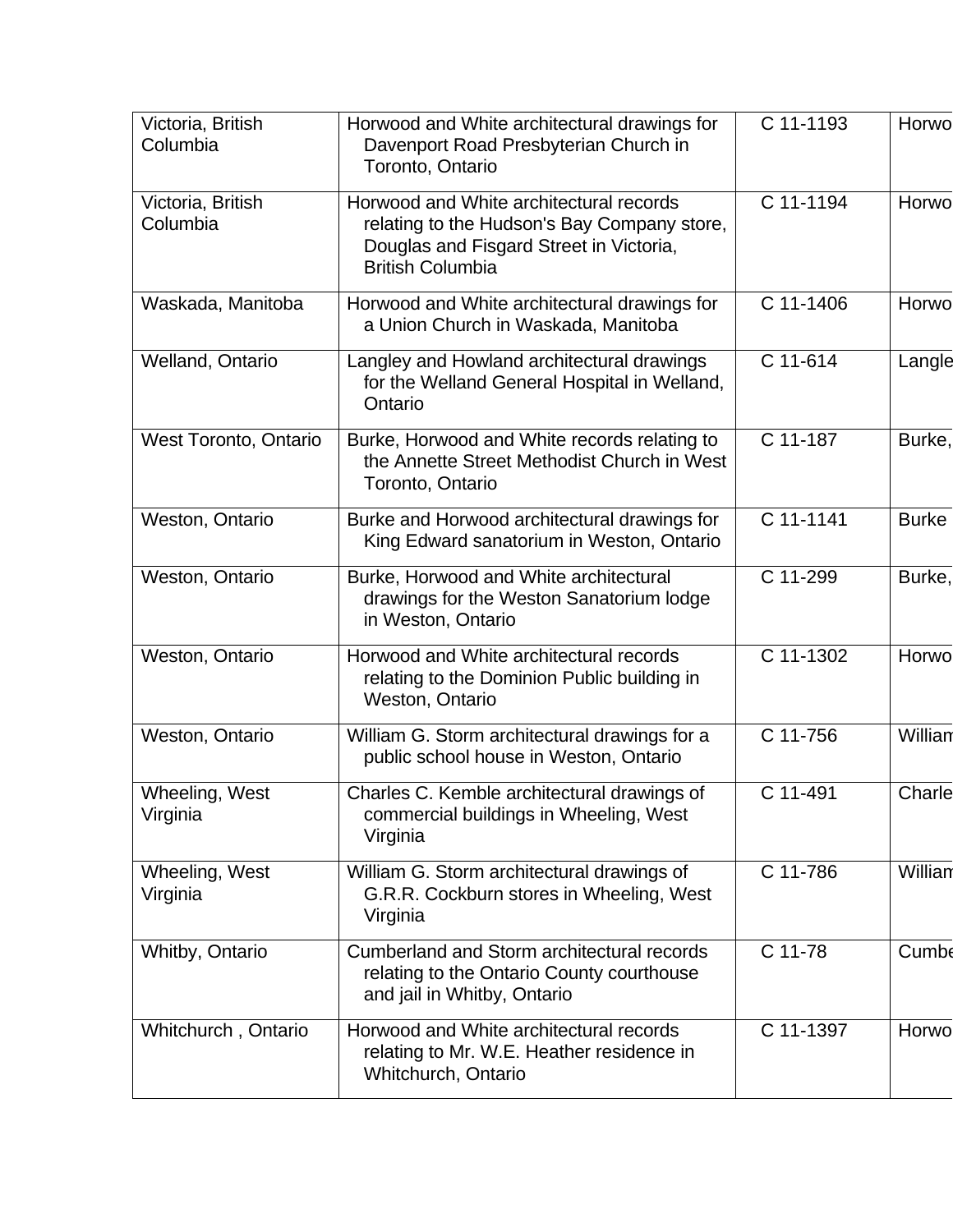| Windermere, Ontario | Horwood and White architectural drawing for<br>William G. Irwin residence in Windermere,<br>Ontario                                      | C 11-1203 | Horwo   |
|---------------------|------------------------------------------------------------------------------------------------------------------------------------------|-----------|---------|
| Windsor, Ontario    | Cumberland and Storm architectural drawings<br>of the Bank of Upper Canada in Windsor,<br>Ontario                                        | C 11-93   | Cumbe   |
| Windsor, Ontario    | Dangerfield and Winter architectural drawings<br>of Henry Birks Building in Windsor, Ontario                                             | C 11-125  | Dange   |
| Windsor, Ontario    | Horwood and White architectural drawings of<br>the Ryrie Burke building in Windsor, Ontario                                              | C 11-1257 | Horwo   |
| Wingham, Ontario    | D.B. Dick architectural drawings of the Bank of<br>Hamilton in Wingham, Ontario                                                          | C 11-311  | D. B. D |
| Winnipeg, Manitoba  | D.B. Dick architectural drawing of the James<br>Austin conservatory in Winnipeg, Manitoba                                                | C 11-158  | D. B. D |
| Winnipeg, Manitoba  | D.B. Dick architectural drawings of Albert W.<br>Austin residence in Winnipeg, Manitoba                                                  | C 11-195  | D. B. D |
| Winnipeg, Manitoba  | D.B. Dick architectural drawing of the J. Calder<br>and Company store in Winnipeg, Manitoba                                              | C 11-199  | D. B. D |
| Winnipeg, Manitoba  | D.B. Dick architectural drawings of the Bank of<br>Hamilton in Winnipeg, Manitoba                                                        | C 11-364  | D. B. D |
| Winnipeg, Manitoba  | Edmund Burke architectural drawings of First<br>Baptist Church in Winnipeg, Manitoba                                                     | $C$ 11-3  | Edmur   |
| Winnipeg, Manitoba  | Burke, Horwood and White architectural<br>records relating to the Hudson's Bay<br>Company store, Portage Avenue in<br>Winnipeg, Manitoba | C 11-1170 | Horwo   |
| Winnipeg, Manitoba  | Horwood and White architectural drawings for<br>the Eaton's warehouse in Winnipeg,<br>Manitoba                                           | C 11-1399 | Horwo   |
| Winnipeg, Manitoba  | Horwood and White architectural drawings for<br>a kindergarten building in Winnipeg,<br>Manitoba                                         | C 11-1403 | Horwo   |
| Woodbridge, Ontario | Horwood and White architectural drawings for<br>Woodbridge United Church Sunday school<br>in Woodbridge, Ontario                         | C 11-1288 | Horwo   |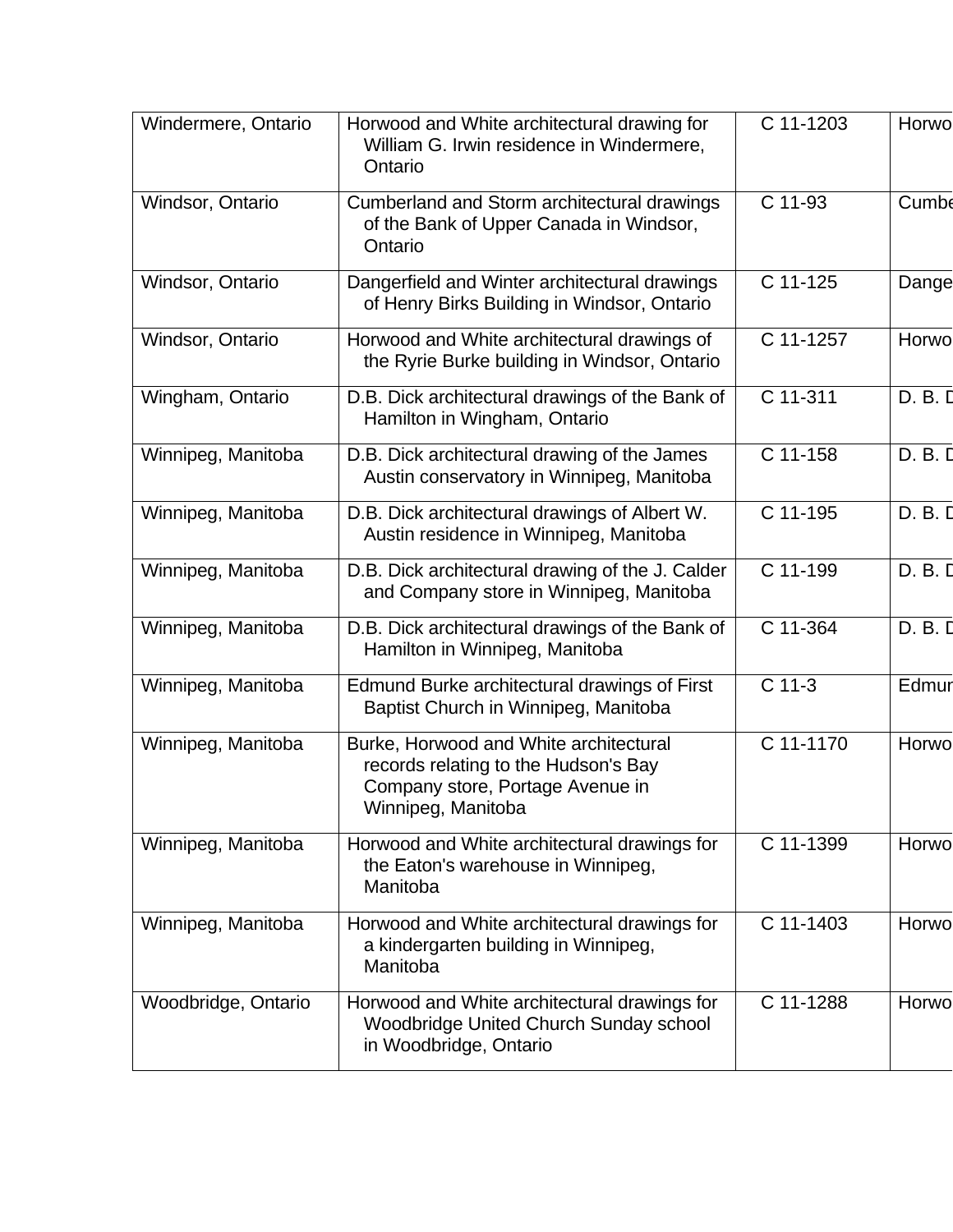| Woodstock, Ontario        | Alexander White architectural drawing of the<br>John White and Company stores in<br>Woodstock, Ontario                 | C 11-674  | Alexar       |
|---------------------------|------------------------------------------------------------------------------------------------------------------------|-----------|--------------|
| Woodstock, Ontario        | Burke and Horwood architectural drawings for<br>Knox Presbyterian Church in Woodstock,<br>Ontario                      | C 11-824  | <b>Burke</b> |
| Woodstock, Ontario        | Burke and Horwood architectural drawings of<br>Woodstock College gymnasium in<br>Woodstock, Ontario                    | C 11-1087 | <b>Burke</b> |
| Woodstock, Ontario        | Burke, Horwood and White New Chalmers<br>Church in Woodstock Ontario architectural<br>drawings                         | C 11-903  | Burke,       |
| Woodstock, Ontario        | Burke, Horwood and White architectural<br>records relating to the John White company<br>store in Woodstock, Ontario    | C 11-912  | Burke,       |
| Woodstock, Ontario        | Burke, Horwood and White architectural<br>drawings for the Knox Presbyterian Church<br>and manse in Woodstock, Ontario | C 11-935  | Burke,       |
| Woodstock, Ontario        | D.B. Dick architectural drawings of Port Dover<br>and Lake Huron Railway in Woodstock,<br>Ontario                      | C 11-130  | D. B. D      |
| Woodstock, Ontario        | Henry Langley architectural drawings for the<br>Canadian Literary Institute in Woodstock,<br>Ontario                   | C 11-502  | Henry        |
| Woodstock, Ontario        | Horwood and White architectural records<br>related to the John White and Company<br>store in Woodstock, Ontario        | C 11-1197 | Horwo        |
| Woodstock, Ontario        | Langley and Burke architectural drawings for<br>Woodstock College in Woodstock, Ontario                                | C 11-526  | Langle       |
| Woodstock, Ontario        | Langley and Burke architectural drawings for<br>Knox Presbyterian church in Woodstock,<br>Ontario                      | C 11-559  | Langle       |
| Woolwich, England         | Walter Moberly architectural drawings for a<br>storehouse in Woolwich, England                                         | C 11-647  | Walter       |
| York Township,<br>Ontario | Burke and Horwood architectural drawings for<br>W. H. Lailey residence in York Township,<br>Ontario                    | C 11-1139 | <b>Burke</b> |